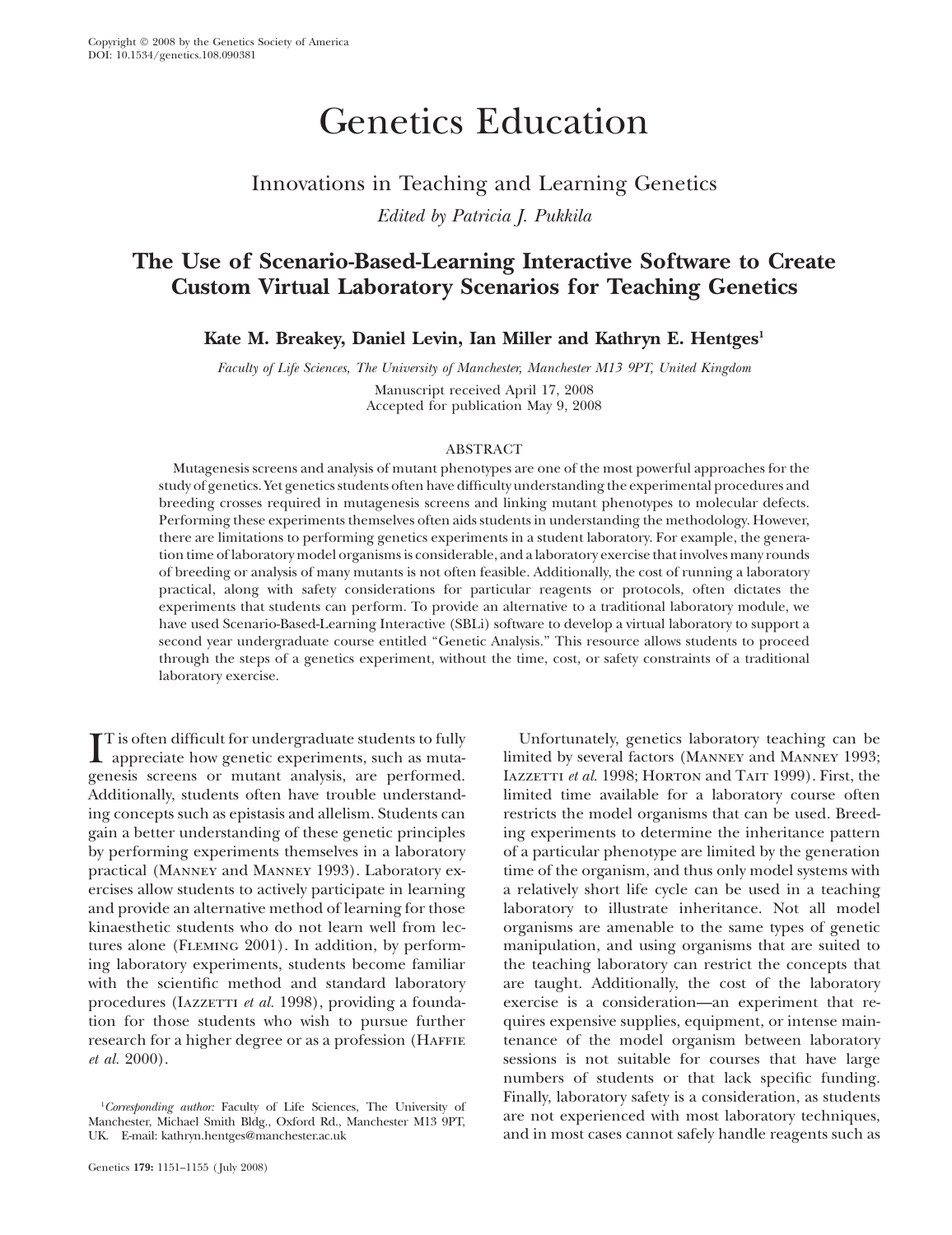mutagens or hazardous chemicals that are often used in research laboratory experiments.

Therefore, to provide an undergraduate genetics laboratory exercise that teaches experimental concepts and allows active learning on the part of the students, we have devised an online genetics virtual laboratory. We used Scenario-Based-Learning Interactive (SBLi; http:// www.sblinteractive.org) software to create custom laboratory scenarios that complemented the lecture content on a second year university course, ''Genetic Analysis,'' which currently does not have a laboratory component. Approximately 30 students per year register for this course. This online problem-based learning (PBL) resource allows students to participate in virtual laboratory experiments that are designed to complement lecture material. The students do not have as many limitations on the types of experiments that are performed, because time, cost, and safety factors are eliminated when using an online laboratory simulation. By adding an online resource, there is minimal additional cost associated with the virtual laboratory, yet the students still gain the advantages of having a selfdirected, active learning laboratory component to support lectures (FLEMING 2001; SMITH 2002).

#### DESCRIPTION OF THE RESOURCE

As an initial step, we decided which experiments would be best to design as part of our virtual laboratory exercises. We examined the course content and previous exams to identify important concepts that were amenable to virtual experiments. We concluded that experiments related to determining inheritance patterns, performing mutagenesis screens, physical mapping of mutations, and candidate gene analysis would be best for inclusion in virtual laboratory exercises. We identified experiments from the published literature and from our own research that we could adapt for inclusion in each scenario. We invented an organism for the students to study: the ''chocolate monster.'' By using an imaginary model system we were able to combine the genetic techniques used in different model organisms all into one series of laboratory exercises. Additionally, the lectures in the Genetic Analysis course are focused on teaching certain genetic concepts using examples from model organisms. Therefore, if the online PBL were focused on real model organisms, students would associate a particular model with specific lectures. By using an imaginary organism, the students have to apply the concepts they learn in lectures and are not immediately able to guess the outcome of the laboratory experiment based on the model organism used.

For each virtual experiment we devised a story that was written out. From this template, the images to be incorporated into the scenario were identified and then created or obtained from a variety of sources, including hand-drawn images, photographs of the authors' laboratories and offices, data generated in the authors' laboratories, and images on the Internet (for which we obtained permission from the publishers). For the virtual laboratory to succeed images of experiments and data are essential, and much effort was devoted to identifying the images needed at each step of the scenario. We also then wrote quiz questions, answer choices, and feedback for each answer, and identified the place where each question should be incorporated into the scenario. Once a scenario was completely written, we then constructed the virtual exercise using SBL Interactive. Each scenario was tested by the course instructors and several Ph.D. students before it was open to the undergraduate students.

SBL Interactive software (http://www.sblinteractive. org) was used to design a custom laboratory scenario. This software allows the programming of an online interface with four windows (Figure 1). The top left window shows all locations or levels used in the PBL exercise. The bottom left window has tabs for actions and collections. The user can choose between different actions, or view items they have collected, such as lab notebooks or data sets, in this window. The top right window shows an image of the current location. Users can select items from this top window to add to their collections by dragging them into a box in the lower right-hand corner. Finally, the bottom right window displays the text and figures associated with each of the actions.

Scenarios consist of a series of locations, each of which may contain a number of actions, items, or quizzes. A simple system of prerequisites allows the designer to create a narrative flow by specifying under which circumstances an object should be available. For example, you may wish a location to become available only after the user has answered a quiz to a specified threshold or performed a specified action. A limited degree of branching is possible, so that users who perform less well in a quiz or choose an inappropriate action can be directed along an alternate route. Once created, scenarios can be distributed along with a player application on removable media or uploaded to a web server to be distributed via the Internet. Scenarios use an Internet browser to be rendered, so a variety of media can be embedded within the content window.

Images can be added to SBLi from a variety of file formats. We used a combination of images ranging from hand drawings that were scanned to create jpeg files, to images of actual laboratory data such as gel electrophoresis photos and DNA sequencing output files. Each laboratory scenario was planned to include a series of experiments linked by a common concept. Students were presented with several choices throughout the scenario that reflected the decisions they would be faced with when performing the experiment in an actual laboratory. Students then had to select the correct action to progress, since the selection of the correct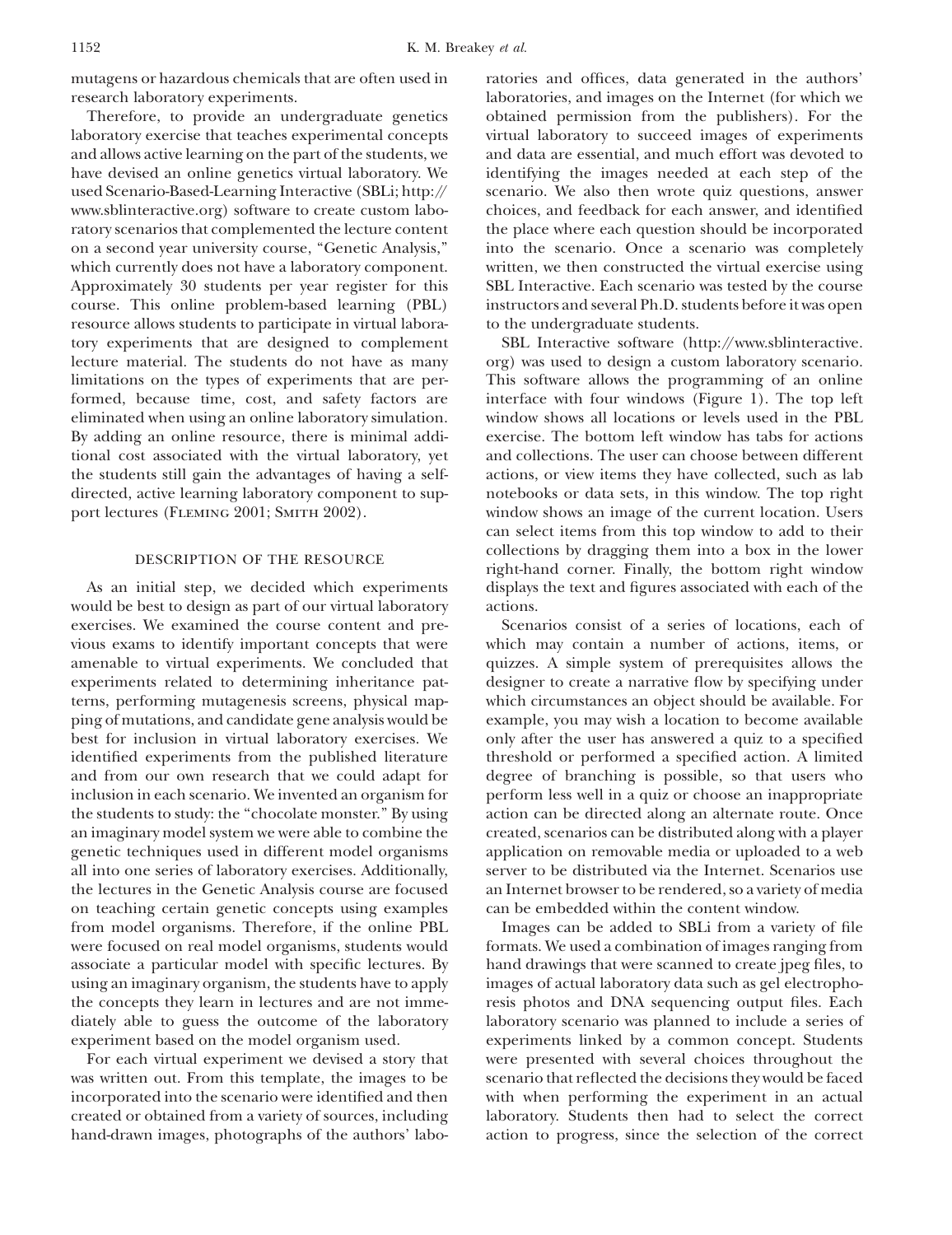#### Genetics Education 1153



FIGURE 1.—The online SBLi interface. In the top left window the locations used in the scenario are shown. The top right window has a picture indicating the current location. The bottom left window has possible actions or collections. By selecting a choice from the bottom left window, such as ''Pedigree'', students can view a pedigree used in the scenario in the bottom right window. By choosing the action ''Questions 3 and 4'' the student can answer the quiz questions required to progress through the scenario.

action triggered an item, location, or another action to be released. In this scenario, actions were largely used to convey different pieces of information about an experimental breeding cross. The student would then have to consider everything they had found to answer quiz questions that appear within the scenario. Each question was presented in a multiple-choice format, and incorrect answer options had feedback to assist the student in arriving at the correct answer.

The SBLi software is fairly intuitive to learn and required no specialist training to use. In fact, as part of an undergraduate research project, we trained students to use the software and produce basic scenarios within 7–10 days. However, to build more complicated scenarios the designer must understand how to bypass limitations in the software. For example, implementing branching can be difficult since there is currently no process to release content on the basis of a choice between two variables. This necessitates the production of a complex structure of locations and location maps, linked by many prerequisites.

The software currently costs  $\sim$ \$350 (Australian dollars) per copy. For those wishing to locally host scenarios, the server software costs \$1500 (Australian dollars) per license and can be hosted on a server of fairly modest specifications. Hosting scenarios locally is

not absolutely necessary, although it is required for more sophisticated user tracking and management. We chose to host the scenarios locally because it allowed us to create a separate user account for each student so that we could track their activity and quiz performance in each scenario. Additionally the locally hosted version improved the user experience, as it allowed a faster response time within the scenario.

We estimated that each scenario would take students 1.5 hr to complete. Students must answer the scenario quiz questions correctly to progress through the scenario. In addition, students must make choices about the actions they perform as part of experiments. Choosing the wrong action, such as skipping an important step in an experimental protocol, will send the students back to the beginning of the scenario. Each scenario was available to students online for two weeks, during which time students had to work through the scenario and answer the quiz questions presented within the scenario. Students received marks for completing each scenario, but were not penalized for incorrect answers in the quizzes (aside from having to repeat that question within the scenario). Students were not given any credit or penalized for participation in the course bulletin board. With the SBLi software it is possible to track the actions a student performs in each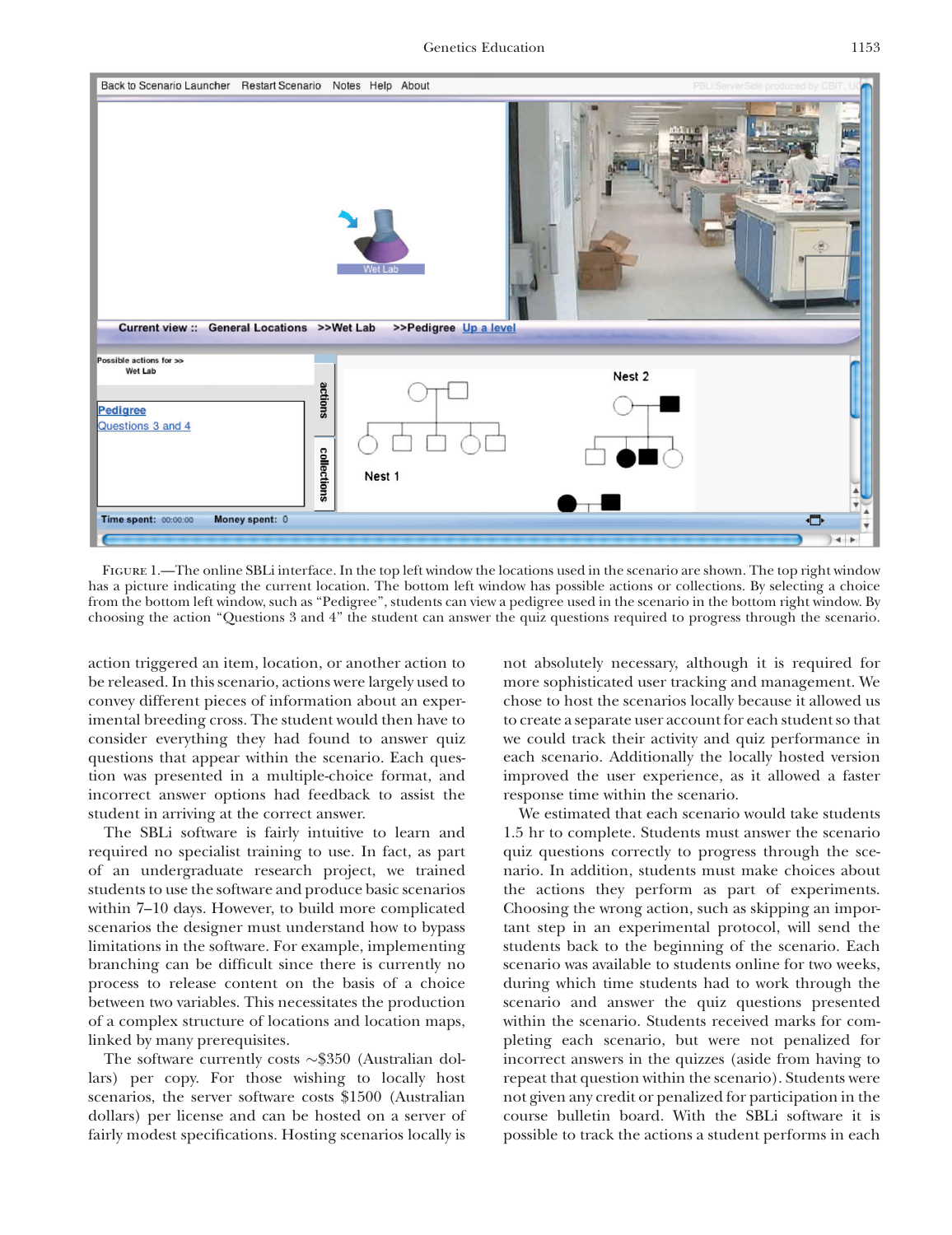scenario (supplemental File 1). The decisions a student makes to navigate through the scenario are recorded, along with the time between each decision. With this activity log it is possible to determine if students are randomly clicking on choices rather than reading the scenario content and working out the answers to progress with the scenario.

Because students in the ''Genetic Analysis'' course often struggled with understanding experimental approaches, we designed one scenario to focus on mutagenesis screens and analysis of mutant phenotypes, which can be viewed at: http://sbli.ls.manchester.ac. uk/playerframe2.aspx. This scenario is best viewed using Mozilla Firefox as the web browser. Students were presented with chocolate monsters carrying potential mutations, and performed breeding experiments to isolate new mutant animals. As part of this scenario, students are given the choice of breeding different lines of chocolate monsters with potential mutations. When no phenotype is observed following one generation, students can choose whether to interbreed the offspring to create a second generation, or instead move on and breed other lines to produce first generation offspring from new crosses. This is similar to the decisions students would be faced with when performing a mutagenesis screen in an actual laboratory. Another concept students can find difficult is allelism. In the scenario students selected mutants to cross to each other to perform complementation tests and were presented with data to allow them to identify allelic mutations. Finally, to assist students in understanding the link between molecular defects and phenotype, they were presented with a candidate gene for the allelic mutation, which had several protein isoforms. Students were asked to compare the effect of each mutation on the protein structure and known mRNA expression pattern to the severity of the phenotype to determine which lines carried each mutation. We have designed other scenarios, ranging from a simple review of Mendelian genetics to a scenario covering the analysis, mapping, and positional cloning of a quantitative trait gene. Access to these scenarios can be provided upon request.

#### DISCUSSION

Teaching and learning in a genetics course can be enhanced by the addition of a laboratory component. However, for many courses, laboratory exercises are too expensive, time consuming, or lengthy to adequately allow students to reinforce concepts taught in lectures. For these reasons we decided to create a custom virtual laboratory exercise to support a second year course entitled ''Genetic Analysis.'' The use of SBLi as the platform for building our virtual laboratory exercises meant that we could design specific experiments in a specific order to exactly complement our lecture course. This flexibility is not offered in other virtual laboratory exercises (IAZZETTI et al. 1998; HORTON and TAIT 1999). SBLi is ideal for the creation of custom laboratory scenarios, as the programming is straightforward and easy to learn. It is possible to link actions, allow students to gather collections, import images for locations or data analysis, and insert quiz questions to assess student progress. Activity logs for each student can be checked to identify those students who are simply making random clicks throughout the scenario rather than reading the information and making deliberate choices in each action menu. The use of SBLi allowed the design of several scenarios that incorporated many individual experiments and required students to make choices about protocols, similar to real laboratory research.

The SBLi software and the virtual laboratory exercises have some limitations. One particular shortcoming was the inability to easily create sophisticated branching within a scenario. This can be overcome, but requires the use of a complex number of interacting perquisites that can be hard to track. We would have liked to create exercises where students were required to make choices about each particular experiment to perform and which reagents to collect. It would have been ideal to be able to create a long branch of the scenario where an inappropriate or confusing result was obtained from performing an experiment without the correct reagents or choosing the wrong experiment altogether. However, within the software it is only possible to send students back to the beginning of the scenario, rather than to a point in the middle, after they reach a "dead end." This meant that we were hesitant to put in experimental choices with incorrect options late in a scenario, as students could only be sent back to the start rather than to the place where they had made the wrong decision. In addition, the question format to be used in the scenario was limited to multiple choice, and it was not possible to set up questions where students had to choose several correct answers from an answer list. Instead, each question had to have one correct answer. Additionally, providing students with more choices in terms of experiments requires more images and data to be created within the scenario for students to analyze, and it is difficult to anticipate all possible experimental combinations students may choose at each step of the scenario.

The virtual laboratories created in SBLi enhanced teaching and learning. Students were able to actively participate in a virtual laboratory exercise that required them to make decisions throughout each scenario. Students who made the correct decisions and answered questions correctly could progress through the scenario, while students who were incorrect were provided with feedback on their decision and automatically sent back to repeat that portion of the scenario. The ability to instantly see the result of an experiment is an advantage